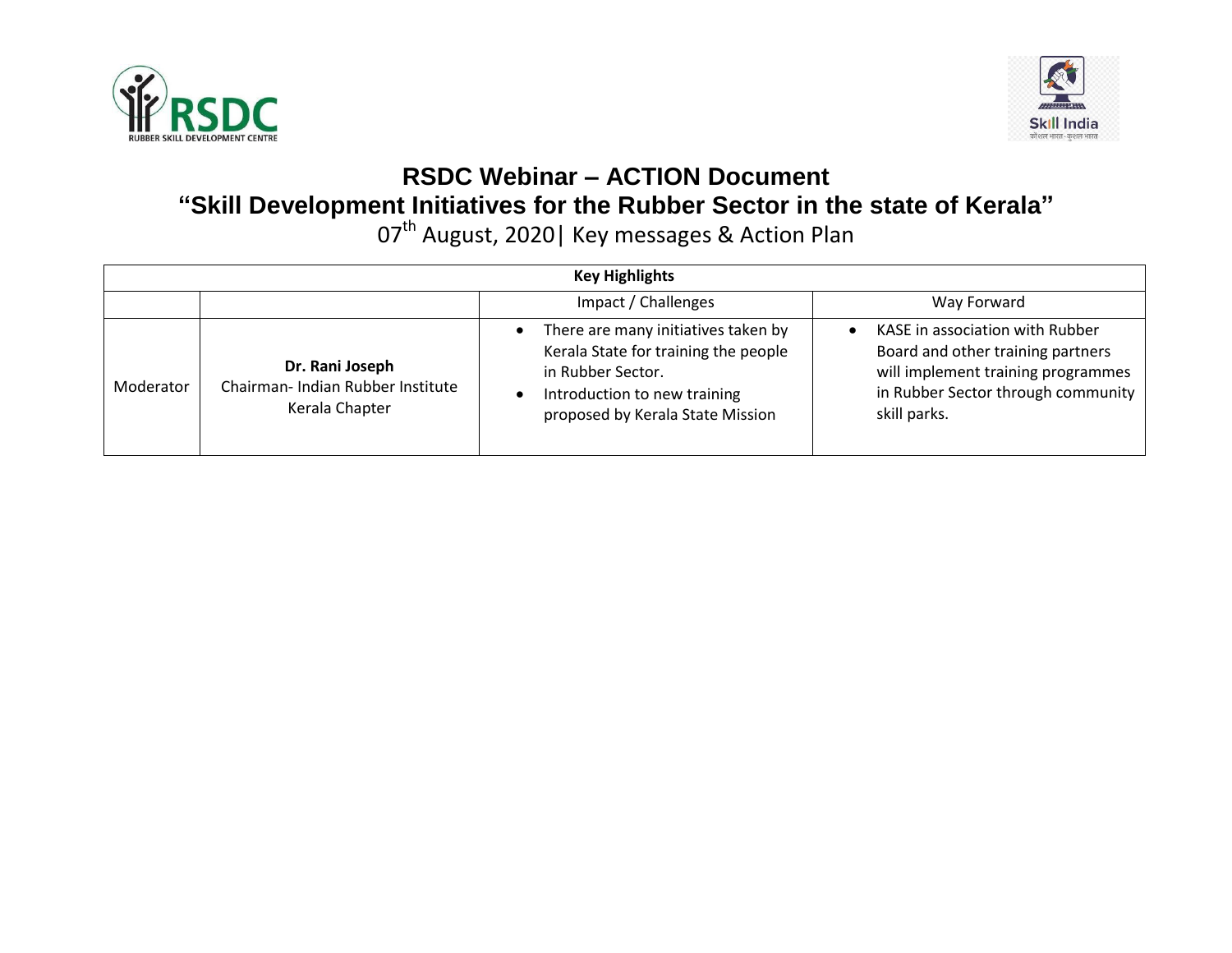



|         | RUBBER SKILL DEVELOPMENT CENTRE                                                      |                                                                                                                                                                                                                                                                                                                                                                                                                                                                                                                                                                                                                                                                  | कौशल भारत-कशल भारत                                                                                                                                                                                                                                                                                                                                                                                                                                           |
|---------|--------------------------------------------------------------------------------------|------------------------------------------------------------------------------------------------------------------------------------------------------------------------------------------------------------------------------------------------------------------------------------------------------------------------------------------------------------------------------------------------------------------------------------------------------------------------------------------------------------------------------------------------------------------------------------------------------------------------------------------------------------------|--------------------------------------------------------------------------------------------------------------------------------------------------------------------------------------------------------------------------------------------------------------------------------------------------------------------------------------------------------------------------------------------------------------------------------------------------------------|
| Speaker | <b>Mr Sujith Das</b><br>Manager - Operations,<br>Kerala Academy for Skill Excellence | Rubber goods are not used on a<br>day to day basis all across the<br>country in India.<br>There is a Lack of promotions<br>/Training facilities available at the<br>rural areas where rubber<br>plantation is usually practiced.<br>There is a possibility of training to<br>the Rubber Plantation workers. The<br>training will increase the efficiency<br>of the workers.<br>There is an availability of Polymer<br>chemistry (CUSAT) for the<br>specialist, however the bigger<br>requirement is for the base level<br>workers who can do plantation and<br>tapping works more efficiently post<br>training.<br>The number of seat must also be<br>increased. | Kerala being the capital State for<br>Rubber Plantation, keen interest<br>will be taken to implement more<br>skill based courses in rubber sector<br>in Kerala.<br>Efforts are being taken to identify<br>the industries<br>There are many opportunities that<br>can be raised for the unemployed<br>youth in the NR plantation<br>More significance would be given<br>to make people skilled for<br>plantation work as that's the base<br>of rubber sector. |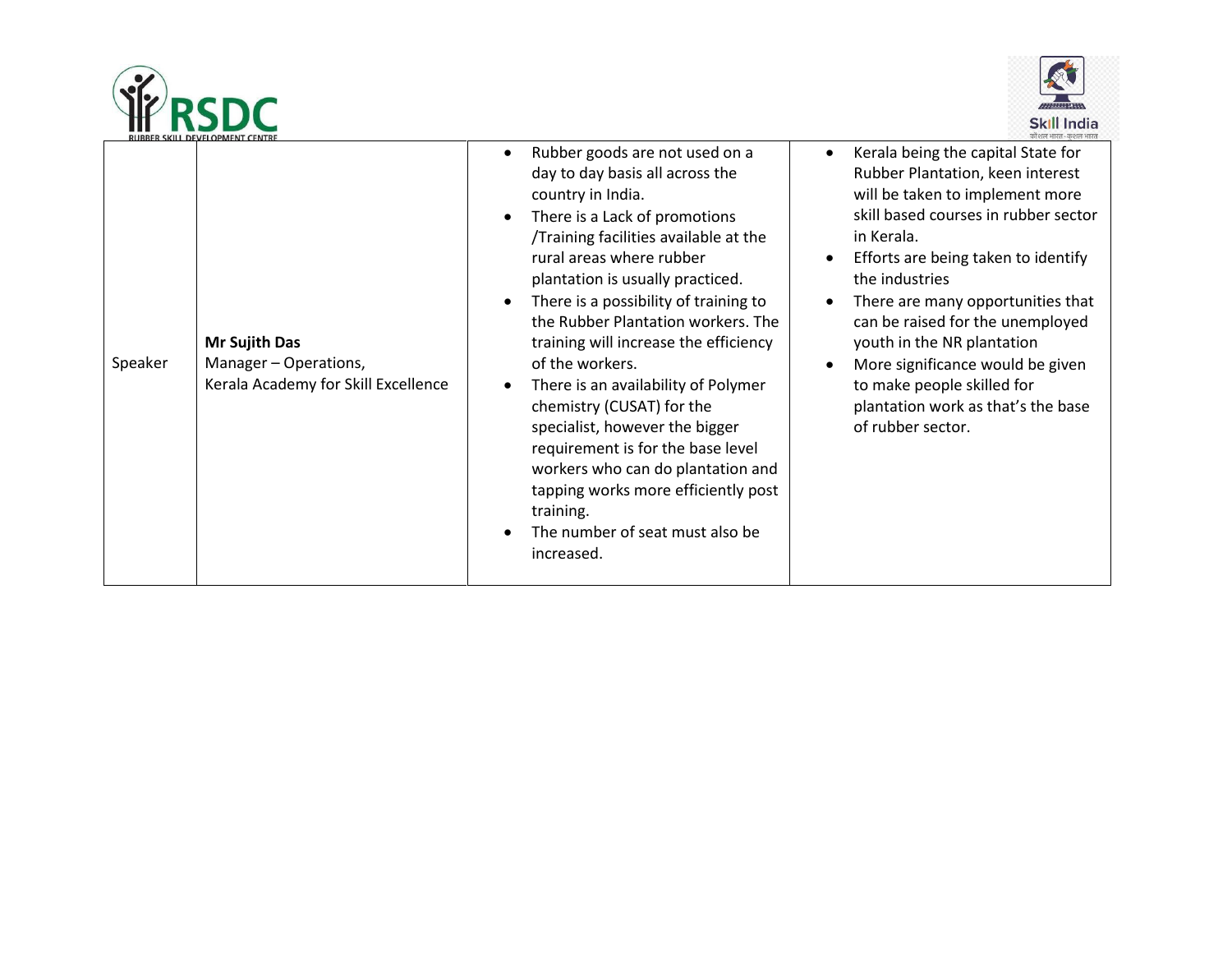



|         | RUBBER SKILL DEVELOPMENT CENTRE                             |                                                                                                                                                                                                                                                                                                                                                                                                                                                                                                                                                                                                                                                                                                                                        | काशल भारत - कशल भारत                                                                                                                                                                                                                                                                                                                                                                                                                                                                                                                                                                                                                                               |
|---------|-------------------------------------------------------------|----------------------------------------------------------------------------------------------------------------------------------------------------------------------------------------------------------------------------------------------------------------------------------------------------------------------------------------------------------------------------------------------------------------------------------------------------------------------------------------------------------------------------------------------------------------------------------------------------------------------------------------------------------------------------------------------------------------------------------------|--------------------------------------------------------------------------------------------------------------------------------------------------------------------------------------------------------------------------------------------------------------------------------------------------------------------------------------------------------------------------------------------------------------------------------------------------------------------------------------------------------------------------------------------------------------------------------------------------------------------------------------------------------------------|
| Speaker | Ms. Sudha P<br>Director - Training<br>Rubber Board of India | 30% rubber produced of RSS is not<br>$\bullet$<br>acceptable to tyre industries.<br>Need of skilled labour according to<br>$\bullet$<br>industry needs<br>There is a drastic reduction in the<br>$\bullet$<br>production and an increase in the<br>consumption of Rubber.<br>30% of the land is still untapped that<br>$\bullet$<br>can be utilized.<br>Youth is not getting attracted to<br>$\bullet$<br>Rubber sector.<br>Value addition cropping is required<br>$\bullet$<br>Many MSME's would stop production<br>$\bullet$<br>within a year or two of inspection.<br>Export is very less compared to China<br>$\bullet$<br>and other countries.<br>PMKVY project was a breakthrough for<br>$\bullet$<br>increasing the production. | The skill India Courses has increased<br>the number of Entrepreneurs in India.<br>250 RPS are created in Kerala, two<br>resource can be built up with every<br>RPS. So there is an opportunity of<br>NRI's for self-employment through<br>BVoc & PG Diploma.<br>There is a possibility to introduce the<br>Inter Cropping opportunity in<br>collaboration with Agriculture SSC.<br>Export Avenues can also be looked<br>upon. This will help in creating more<br>Job providers.<br>Incubation center has been developed<br>by RRI, can be take up to the next<br>level. This will help in developing<br>multi-tasking activities to attract youth<br>of the State. |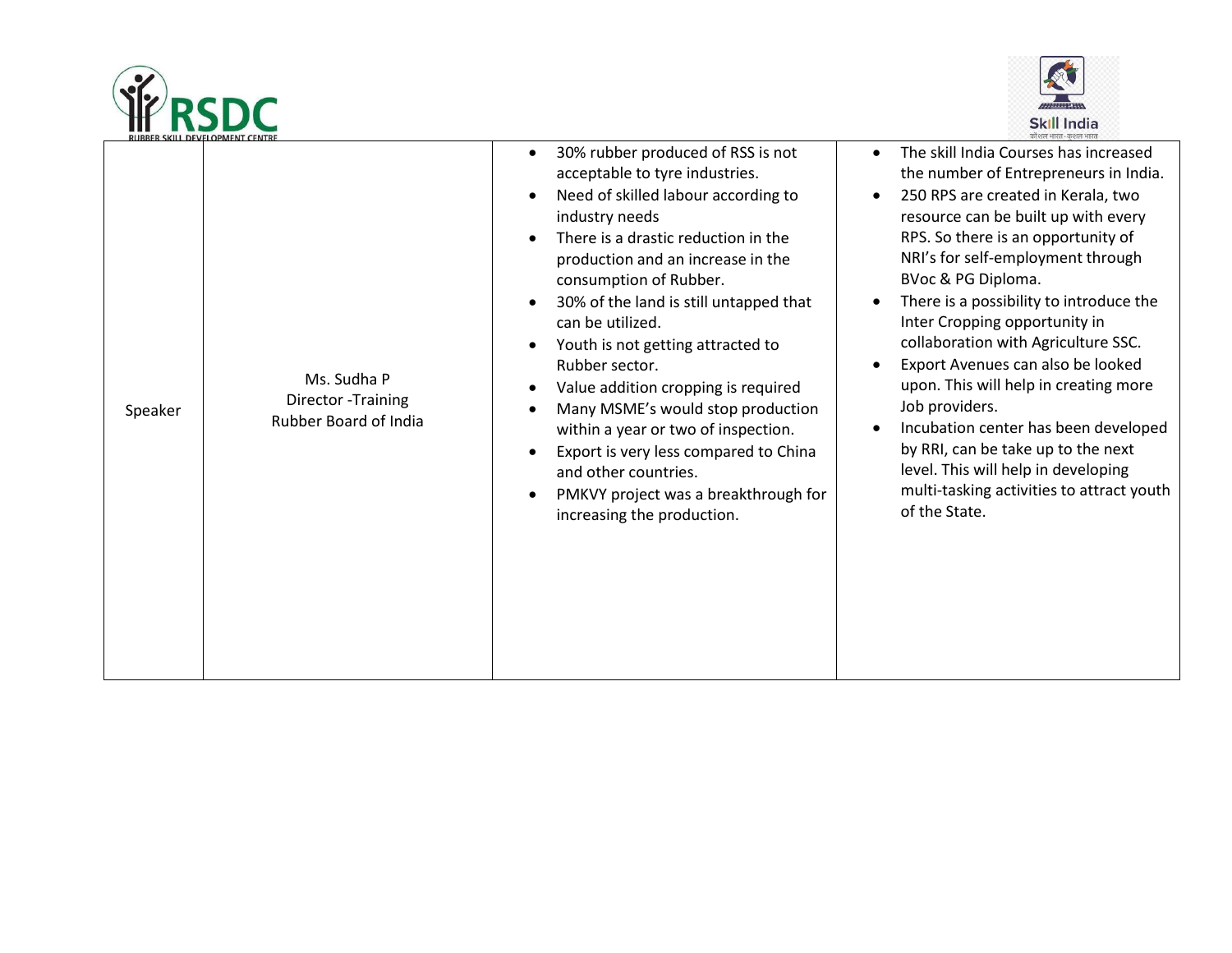



|         | <b>RUBBER SKILL DEVELOPMENT CENTRE</b> |                                                                                                                                                                                                                                                                                                                                                                                                                                                                                                                                                                                                                                                                                                                                                 | कौशल भारत - कशल भारत                                                                                                                                                                                                                                                                                                                                                                                                                                                                                                                                                                                                                                                                                                                                                                                                                                                                                                                                                                                                                                                                                                                                                                                                                                                         |
|---------|----------------------------------------|-------------------------------------------------------------------------------------------------------------------------------------------------------------------------------------------------------------------------------------------------------------------------------------------------------------------------------------------------------------------------------------------------------------------------------------------------------------------------------------------------------------------------------------------------------------------------------------------------------------------------------------------------------------------------------------------------------------------------------------------------|------------------------------------------------------------------------------------------------------------------------------------------------------------------------------------------------------------------------------------------------------------------------------------------------------------------------------------------------------------------------------------------------------------------------------------------------------------------------------------------------------------------------------------------------------------------------------------------------------------------------------------------------------------------------------------------------------------------------------------------------------------------------------------------------------------------------------------------------------------------------------------------------------------------------------------------------------------------------------------------------------------------------------------------------------------------------------------------------------------------------------------------------------------------------------------------------------------------------------------------------------------------------------|
| Speaker | Mr Venugopal                           | The major challenges faced by rubber<br>industries during the pandemic phase is<br>low domestic production, high import<br>duty, volatile prizes, global competition<br>and drop in demand of Natural Rubber<br>along with slowdown in Rubber<br>Industry.<br>Even the Government is unable to<br>$\bullet$<br>provide adequate support to the<br>industries.<br>The support system within industries<br>$\bullet$<br>also seems to be deficient.<br>Change in the process parameters and<br>revalidation to cope up the above<br>issues need skilled manpower.<br>Social distancing protocol affects the<br>$\bullet$<br>process efficiency in rubber<br>manufacturing industries<br>There is a major challenges related to<br>migrant labour. | Multi skilling needed to operate the<br>$\bullet$<br>plant in order to overcome the<br>situation of less manpower at the time<br>of startup after lockdown<br>Vocational training institutes/<br>$\bullet$<br>industries to be collaborated jointly for<br>skill enhancement on a long term basis<br>for the students for meeting the<br>industrial standards<br>Certain more 'train the trainers'<br>programmes to be organized to<br>increase the youth aspiration in the<br>Rubber Sector.<br>Setting up of Corporate Skill Excellence<br>$\bullet$<br>Centre in rubber sector as part of<br>quality enhancement.<br>High prioritization to be given for<br>$\bullet$<br>Rubber Skill related jobs in industry.<br>Succession plan of employees in the<br>$\bullet$<br>Rubber Industries to be made.<br>Specialized training courses on latex<br>mixing, compounding and machinery<br>handling skills (for manufacturing &<br>product testing machines) to cover<br>training on PLC and handling of<br>automation equipments and<br>sophisticated rubber manufacturing /<br>testing equipments. Such as<br>Homogenizers, microfluidiser,<br>automated Banburry operations.<br>Cluster of rubber industries can be<br>collaborated for more focus on Skill<br>Development. |